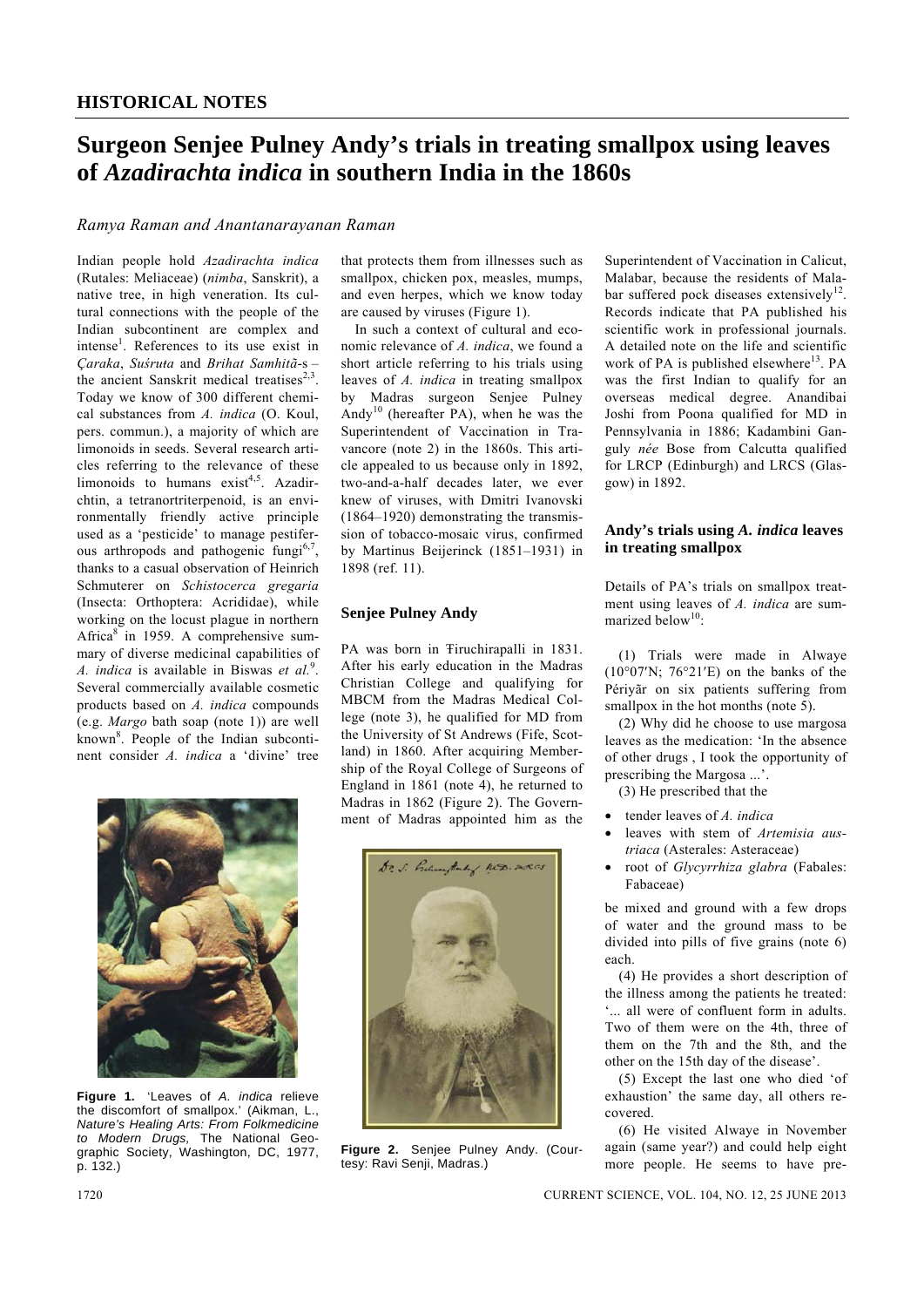scribed the same medication (as above) to these people also; except one aged 50 (who died because of malignant type of smallpox), the rest recovered.

 (7) He remarks as follows: 'As far as I had an opportunity of testing the drug in these 14 cases, it appeared to be beneficial, when administered during the premonitory and progressive stage of the disease and to be of little or no use after the eruption had passed the stage of maturation. It seems to decrease the severity of fever, facilitate in throwing out the eruption freely, and alleviate all other sufferings usually experienced in this disease. In fact, the patient expresses himself as passing through several stages of the disease with comparative ease, without much pain or uneasiness.'

 PA also suggests: 'In places where fresh plants cannot be had, I would suggest the use of dried tender leaves of Margosa either in the form of infusion or decoction, with the other ingredients in the proportion of a drachm each to a pint of water. The dose for an adult was one ounce of the decoction twice or thrice a day (note 6).'

## **Remarks**

At the start of his article, PA refers to *A. indica* as a venerated symbol in honour of the female deity *Mariatha* in rural southern India. He derives the prefix *Mari* from *marakka* (Sanskrit), which means death. He explains<sup>10</sup>:

'… it is probable that the ancient Hindus might have defied the destructive tendency of Nature, and classed her amongst their Mythological Deities.'

PA then refers to *vasuri*, a commonly used term for smallpox in southern India even today. He derives *vasuri* from *masurika* (Sanskrit), which means gram (note 7), the disease manifesting as gram-like eruptions. Whereas the derivation of *vasuri* from *masurika* is acceptable, derivation of *Mari* from *marakka* is not. What PA writes as *Mari* should be read as *Mãri*. Although both *mari* and *mãri* exist in Tamil vocabulary, they mean differently. *Mãri* means rain, whereas *mari* means death. The extended intonation of  $a -$  to be read as  $\tilde{a}$  – makes the difference. Therefore, what Andy describes as the female deity *Mariatha*, should be read as *Mãriãthã*, where *ãthã* is mother and *mãri* is rain: the Mother, who is as benevolent as the rain.

 PA suggests that he was 'inspired' to use the leaves of *A. indica* in his Travancore trials based on previous work in treating smallpox using *Saracenia purpurea* (note 8) and *Nepenthes distillatoria* (note 8), although he does not cite any references in support of this claim. We could track down several articles written by medical practitioners using *S. purpurea* in treating smallpox<sup>14–16</sup>  $F^T$ <sup>1</sup> Chalmers-Miles<sup>14</sup>, an Assistant Surgeon with the Royal Artillery in North America then, indicates that in the late 1800s, the Micmac Indians of Nova Scotia, Canada used a plant-based remedy for smallpox:

'an old squaw going amongst them, and treating the cases with (a botanical) infusion … was so successful as to cure every case.'

The 'botanical infusion' was identified by Chalmers-Miles as from the carnivorous plant *S. purpurea*. Renshaw<sup>16</sup> from Altrincham (Trafford, Manchester, UK) reports treating five patients with a decoction of *S. purpurea* who, he claims, were cured of the illness, and concurs with the medical report of Chalmers-Miles $14$ . We could not track down any professional journal papers trialling *N. distillatoria* in the treatment of smallpox, although a few unverifiable Internet sites exist referring to its use in the treatment of smallpox in Homeopathy.

 In contemporary pharmacology, various compounds extracted from different parts of *A. indica* are indicated to possess antimicrobial properties. Extracts of leaves, especially, are considered useful in treating several skin problems, e.g. dermatitis, eczema, acne<sup>17</sup>, probably due to many sulphur compounds (O. Koul, pers. commun.). In principle, *A. indica*  extracts strengthen the immune system<sup>18</sup> In high likelihood, the strength of *A. indica* is the effect it bears on skin. Preparations from leaves or the oil are used as an antiseptic. In the context that it can be used in treating skin disorders, and its capability in strengthening the immune system, *A. indica* compounds act countering viral disorders such as smallpox, chicken pox and warts, particularly when applied to the skin. Its efficacy, in part, is due to its ability to inhibit viruses from multiplying and spreading<sup>19</sup>. The bitter

principles of *A. indica*, viz. nimbin, nimbinin, nimbidin, and the terpenoid azadirachtin have been verified for their antiviral capabilities. *In vitro* antiviral activity of aqueous *A. indica* leaf extract, assessed in cloned cells of the larvae of *Aedes albopictus* (Insecta: Diptera: Culicidae) using virus-inhibition assay showed inhibition of the virus in a dosedependent manner $^{20}$ . Whereas the precise mode of action of *A. indica* components against viruses has not been established, indications are that they interfere with viral reproduction reducing their impact. For instance, the effect of azadirachtin on the replication of dengue virus type-2 is known<sup>21</sup>. Components of *A. indica* enhance macrophage response in the human body, thus stimulating the lymphocytic system improving white blood cell production and their numbers $^{22}$ .

 Why PA added the leaf and root materials of *Artemisia austriaca* and *G. glabra* respectively, to the ground leaves of *A. indica* is unclear. Were they added to enhance the efficacy of *A. indica*? However, contemporary phytochemistry sheds light on the possible role of *Artemisia* in decoctions prescribed by PA for patients of smallpox in Alwaye. For example, Sinico *et al.*23 demonstrate in their antiviral assays that the liposomal incorporation of the essential oil of *Artemisia arborescens* enhanced its *in vitro* antiherpetic activity. Similarly, roots of *G. glabra* are also being currently shown to possess antiviral properties; the triterpinoid saponin glycyrrhizin, the most prominent active compound in *G. glabra* roots, has been shown to prevent virus binding with host tissues $^{24}$ .

 What is obvious today is that the plants chosen and used by PA in treating patients of smallpox possess some level of anti-viral properties; but what is not clear is whether those plants were particularly effective against pock viruses, since the contemporary pharmacology demonstrates their efficacy against either herpes zoster or other skin manifestations because of immune deficiency induced by viruses.

#### **Notes**

- 1. Margo bath soap, launched by Calcutta Chemical Company in 1920, now a Henkel–SPIC product.
- 2. Travancore was a princely state in southern India, outside the jurisdiction of the Madras Presidency during colony days.